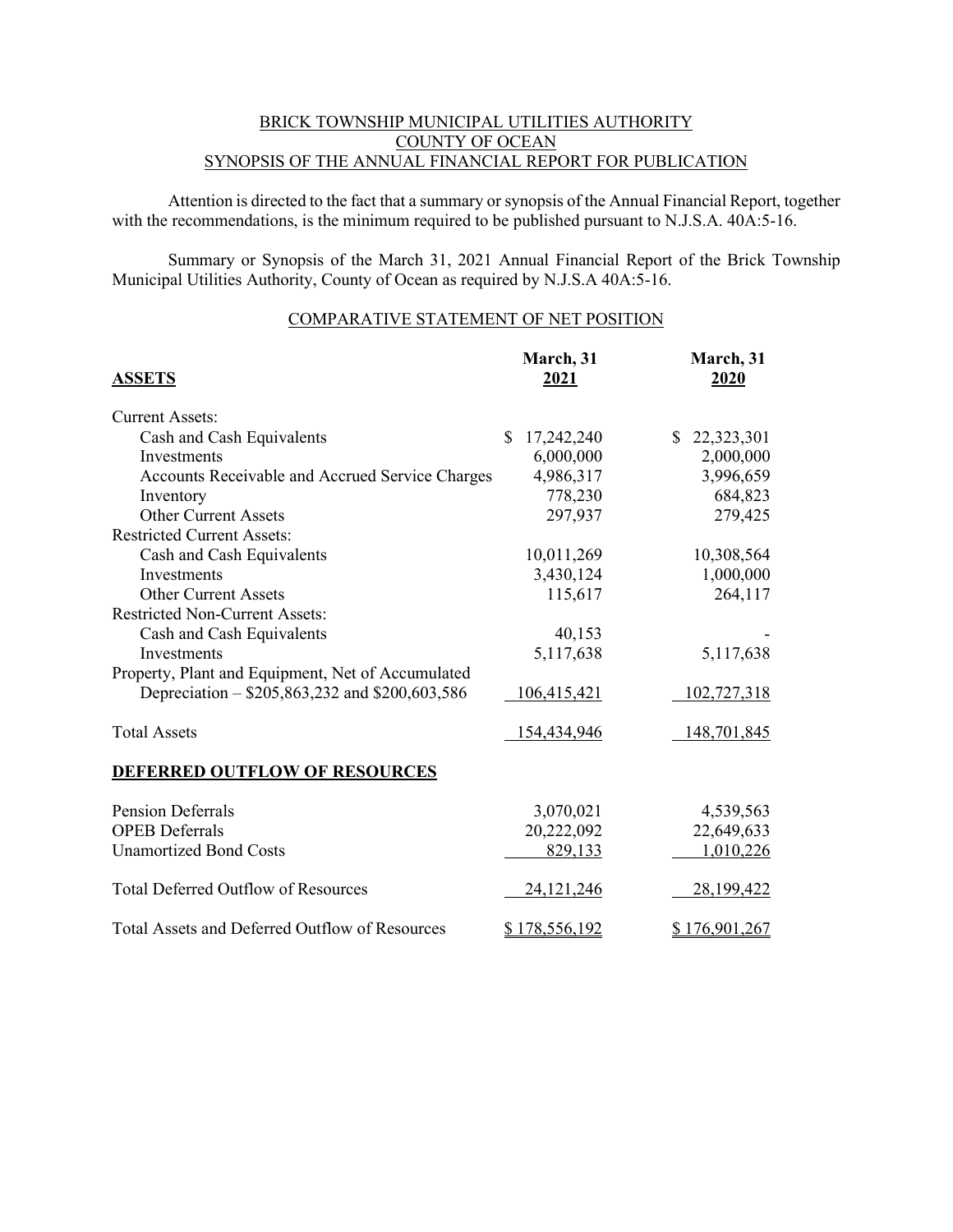# **LIABILITIES**

| <b>Current Liabilities:</b>                           |                 |                           |
|-------------------------------------------------------|-----------------|---------------------------|
| Accounts Payable and Retainage Payable                | \$<br>1,861,648 | $\mathbb{S}$<br>2,583,727 |
| <b>Accrued Liabilities</b>                            | 1,144,559       | 1,106,439                 |
| Current Portion of Long-Term Debt                     | 4,010,853       | 3,756,776                 |
| Short-term Debt                                       |                 | 10,000,000                |
| <b>Unearned Income</b>                                | 1,928,885       | 1,913,370                 |
| Developer Escrow                                      | 306,640         | 287,645                   |
| Long Term Liabilities:                                |                 |                           |
| <b>Bonds Payable</b>                                  | 58,024,341      | 44,122,978                |
| Reserve for Uncompensated Absences                    | 1,542,443       | 1,380,707                 |
| Share of State Pension Plan Deficit                   | 20,704,611      | 22,765,514                |
| Net OPEB Obligation                                   | 50,417,376      | 48,966,831                |
| <b>Total Liabilities</b>                              | 139,941,356     | 136,883,987               |
| <b>DEFERRED INFLOW OF RESOURCES</b>                   |                 |                           |
| Pension and OPEB deferrals                            | 10,248,249      | 10,162,111                |
| Total Liabilities and Deferred Inflow of Resources    | \$150,189,605   | \$147,046,101             |
| <b>NET POSITION</b>                                   |                 |                           |
| Net Assets:                                           |                 |                           |
| Invested in Capital Assets, Net of Related Debt       | \$43,688,385    | \$42,676,953              |
| <b>Restricted Net Position:</b>                       |                 |                           |
| Restricted for Bond Service Reserve                   | 4,644,951       | 4,617,638                 |
| <b>Unrestricted Net Position:</b>                     |                 |                           |
| Reserved for Renewal and Replacement                  | 500,000         | 500,000                   |
| <b>Reserved for Future Construction</b>               | 4,565,589       | 3,709,382                 |
| Unreserved                                            | (25,032,338)    | (21, 648, 807)            |
| <b>Total Restricted and Unrestricted Net Position</b> | (15,321,798)    | (12, 821, 787)            |
| <b>Total Net Position</b>                             | \$28,366,587    | \$29,855,166              |
|                                                       |                 |                           |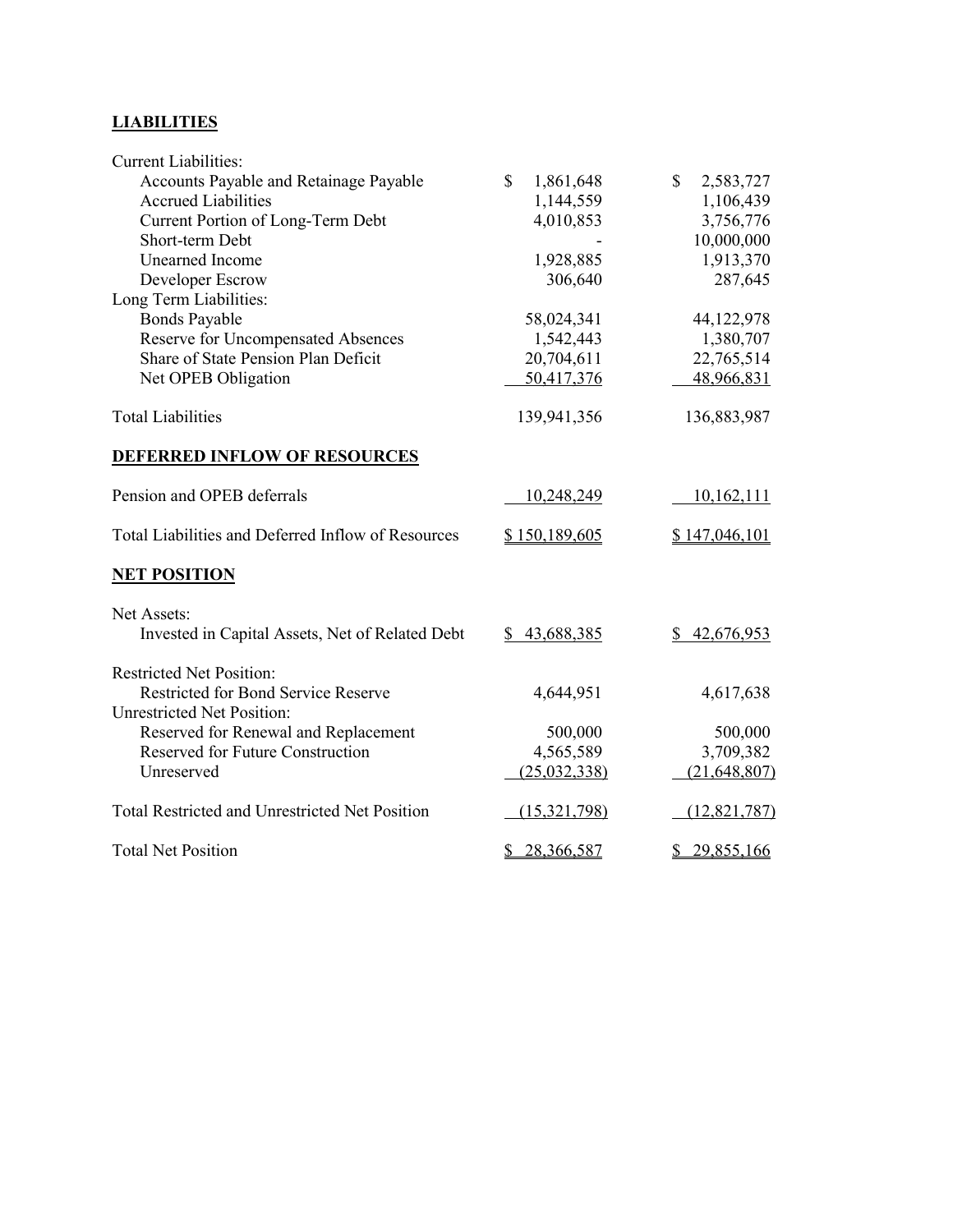## COMPARATIVE STATEMENT OF REVENUES, EXPENSES AND CHANGES IN NET POSITION

| <b>OPERATING REVENUES</b>               | March, 31<br><b>YEAR 2021</b> | March, 31<br><b>YEAR 2020</b> |
|-----------------------------------------|-------------------------------|-------------------------------|
| <b>Annual Service Charges</b>           | 35,249,323<br>\$.             | \$ 34,480,375                 |
| Miscellaneous Income                    | 2,183,874                     | 2,057,680                     |
| <b>Total Operating Revenues</b>         | 37,433,197                    | 36,538,055                    |
| <b>OPERATING EXPENSES</b>               |                               |                               |
| Cost of Providing Services              | 18,025,508                    | 17,852,566                    |
| <b>Administrative Expenses</b>          | 11,121,186                    | 11,080,985                    |
| Depreciation                            | 5,508,600                     | 5,450,692                     |
| <b>Total Operating Expenses</b>         | 34,655,294                    | 34, 384, 243                  |
| Operating Income                        | 2,777,903                     | 2,153,812                     |
| <b>NON-OPERATING REVENUE (EXPENSES)</b> |                               |                               |
| Interest Income                         | 461,030                       | 964,947                       |
| Other Income                            | 168,818                       | 53,573                        |
| Gain/(Loss) on Disposal of Fixed Assets | (1,908)                       | 100,728                       |
| Change in Net OPEB Obligation           | (3,651,448)                   | (3,618,441)                   |
| Change in State Pension Obligation      | 278,585                       | (349,995)                     |
| <b>Interest Expense</b>                 | (1,124,978)                   | (1,288,883)                   |
| Loss on Bond Refunding                  | (779, 870)                    |                               |
| <b>Amortization Expense</b>             | (88,315)                      | (88,315)                      |
| Total Non-Operating Revenue/(Expenses)  | (4,738,086)                   | (4,226,386)                   |
| Net Income/(Loss)                       | (1,960,183)                   | (2,072,574)                   |
| Contributed Capital and Capital Grants  | 471,604                       | 265,502                       |
| Net Position, April 1                   | 29,855,166                    | 31,662,238                    |
| Net Position, March 31                  | 28,366,587<br>\$              | \$29,855,166                  |